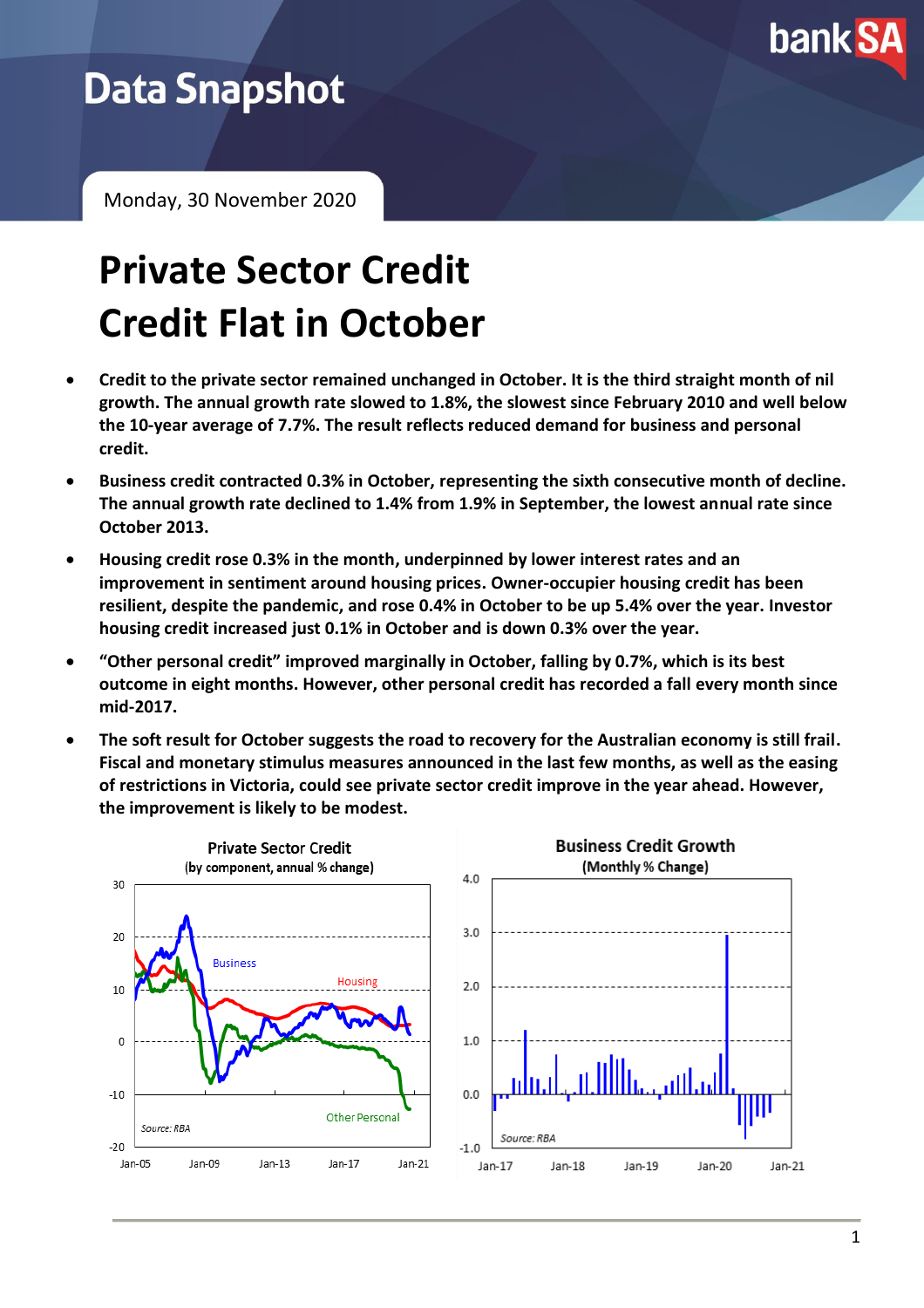Credit to the private sector remained unchanged in October. It is the third consecutive month of nil growth. The annual growth rate slowed to 1.8%, the slowest since February 2010 and below the 10-year average of 7.7%. The result reflects reduced demand for business and personal credit.

Business credit contracted 0.3% in October, which is the sixth consecutive month of decline. The annual growth rate declined to 1.4% from 1.9% in September, the lowest annual rate since October 2013.

Stimulatory measures announced in the 2020-21 Federal Budget, low levels of interest rates and improvements in business confidence were not strong enough to prevent a decline in business credit in October. Businesses are reluctant to take on debt because of the high levels of uncertainty and the lingering weakness in the economy. Businesses instead have been shoring up their liquidity positions.

Housing credit continued to help support total private sector credit, as demand for housing continues to grow. Low interest rates and an improvement in housing sentiment has encouraged growth in housing credit. Housing credit rose 0.3% in the month and in the year to October, growth was 3.3%. Owner-occupier credit has been resilient, despite the pandemic, and rose 0.4% in October to be up 5.4% over the year. Investor housing credit increased just 0.1% in October and is down 0.3% over the year.

Housing credit should continue to expand as the outlook for housing remains encouraging. Housing demand has been supported by several Budget measures, notably the HomeBuilder program, and by ultra-low interest rates. State Budgets have also provided stimulus to home buyers and house-related sentiment has rallied since August.

"Other personal credit" has improved marginally from the decline of 1.0% recorded in September and August. It declined 0.7% in October, which is the best outcome in eight months. However, this form of credit has been falling each month since mid-2015. In annual terms, other personal credit (which includes personal loans and credit cards) declined 12.7%, which matches the pace in September and is the weakest in the history of the series (dating back to October 1976).

The soft result for private sector credit in October suggests the road to recovery for the Australian economy is still frail. Fiscal and monetary stimulus measures announced in the last few months, as well as the easing of restrictions in Victoria, could see private sector credit improve in the year ahead. Any improvement is likely to be modest.

> **Felipe Pelaio, Economist** Ph: 02-8254-0646